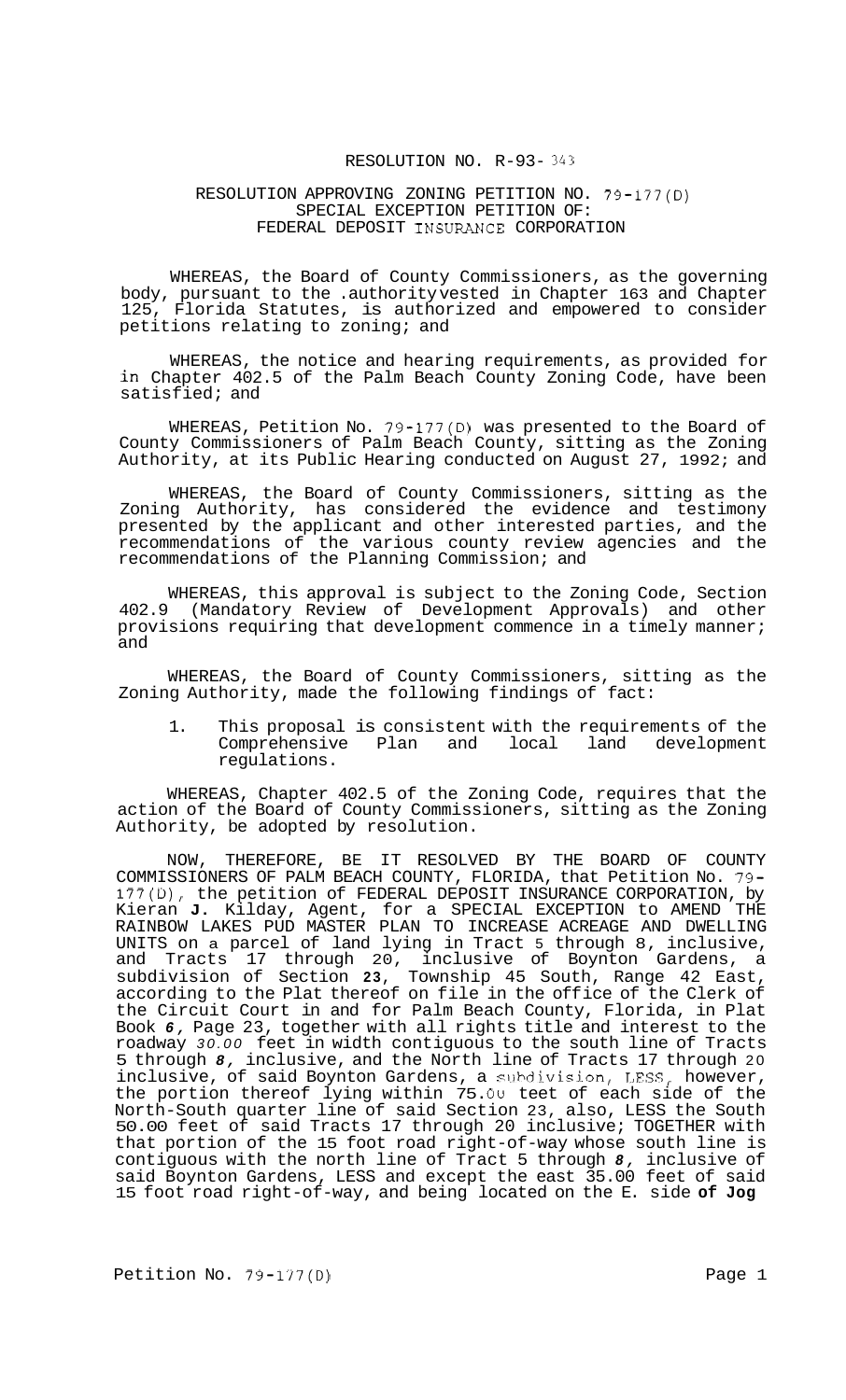Road, w. of Military Trail, S. of LWDD Lateral Canal No. 22, in the RTS Zoning District, was approved on August 27, 1992, as advertised, subject to the following conditions:

### A. ALL PETITIONS

**1.** Condition No. 2 of Resolution 85-243, Zoning Petition **No.**  79-177(B) which currently states:

> "The Developer shall comply with all previously approved conditions **of** Petition No. 79-177, except for Conditions No. 1, 2C and 5, which have been revised.

Is hereby deleted.

2. Condition No. 2 of Resolution 87-14, Zoning Petition No. 79-177(C) which currently states:

> "The petitioner shall continue to be bound by all previously approved conditions unless modified herein."

Is hereby amended to state:

"All previous conditions of approval applicable to the subject property have been consolidated as contained herein. The petitioner shall comply with all previous conditions of approval, including all previous conditions of approval, including<br>original deadlines for Zoning Code Section 402.9<br>compliance, as amended, unless expressly modified." (MONITORING)

3. Condition No. 1 **of** Resolution 85-243, Zoning Petition No. 79-177(B), which currently states:

> "Prior to certification of the site plan by the Site Plan Review Committee, the site plan shall be amended to reflect the required 25 foot buffer around the entire perimeter of the PUD." (ZONING)

Is hereby deleted.

- **B.** IRRIGATION QUALITY WATER
	- **1.** When irrigation quality water is available within *500*  feet of the property, the petitioner shall connect to the system subject to permitting and/or requirements of the Florida Department of Environmental Regulations and/or the South Florida Water Management District. The cost for connection shall be borne by the property owner. (UTILITIES)
- C. CIVIC SITE DEDICATION
	- **1.** Petitioner must dedicate the civic site **t.o Palm** Beach County, without cost, within ninety (90) days of the filing of the first plat. (Previously Condition **No.** 7 of Resolution 79-1248, Zoning Petition **No.** 79-177) (PREM/SCHOOL BOARD)
	- 2. The Developer shall provide the minimum recreation area and amenities for each housing pod as shown on the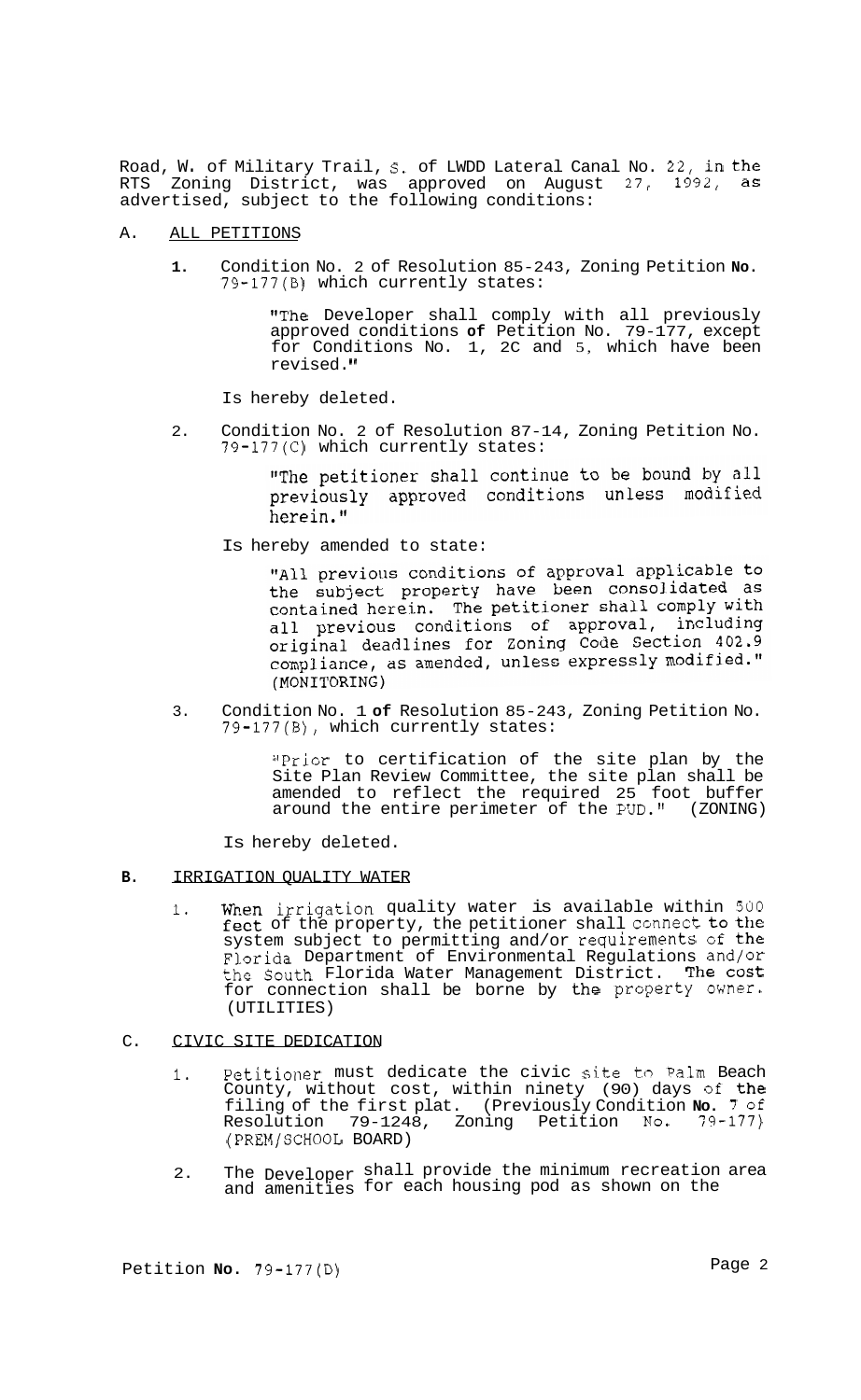approved Master Plan (Exhibit No. 40). (Previously Condition No. 1 **of** Resolution 87-14, Zoning Petition No. 79-177 (C) ) (ZONING)

## D. HEALTH

1. Water service and sewer service are available to the property. Therefore, no potable well and/or on site sewage disposal system shall be permitted on the site. (HEALTH - Building)

# E. ENGINEERING

- 1. Petitioner shall convey to Palm Beach County:
	- a. Sixty (60) feet from centerline for the ultimate right-of-way for Military Trail.
	- b. One hundred eighty (108) feet for the ultimate right-of -way for N. W. 22nd Avenue through the project's limits.
	- c. Sixty (60) feet from centerline for the ultimate right-of-way for Jog Road. (Previously Condition No. 1 of Resolution 79-1248, Zoning Petition No. 79-177. ) (ENGINEERING)
- 2. Condition No. **1** of the previous approval shall be revised to reflect the following: All right-of-way conveyances which were required are to be made within 90 days of project approval. (Previously Condition No. 11 **of**  Resolution 85-243, Zoning Petition No. 79-177(B).) (MONITORING - ENGINEERING)
- *3.* Petitioner shall construct:
	- a. **A** pedestrian or bicycle crossing across the L.W.D.D. E-3 Canal, other than N.W. 22nd Avenue.
	- b. N.W. 22nd Avenue to two-lane section through the project's limits, as determined by the County Engineer.
	- c. Jog Road from the southern terminus of LeChalet PUD to the project's south property line.
	- d. Right turn lane, north approach, on Military Trail at N.W. 22nd Avenue.
	- e. Left turn lane, south approach, on Military Trail at N.W. 22nd Avenue.
	- **f.** Left turn lane, south approach, on Military Trail at south entrance road.
	- *g.* Left turn lane, east approach, on N.W. 22nd Avenue at both project entrances.
	- h. Left turn lane, east approach, on N.W. 22nd Avenue at Jog Road.
	- i. Right turn lane, south approach, **on** Jog Road at N.W. 22nd Avenue.
	- j. Left turn lane, north approach, on Jog Road at the southern entrance.
	- **k.** Right turn lane, west approach, on N.W. 22nd Avenue at Military Trail.
	- **1.** Left turn lane, west approach, on N.W. 22nd at Military Trail. (Previously Condition No. 2 of Resolution 79-1248, Zoning Petition No. 79-177.) (ENGINEERING)
- **4.** Condition No. 2C of previous approval shall be revised to read as follows: Petitioner shall construct Jog Road as **a** two-lane section from the southern terminus of Parkwalk, PUD (f.k.a. Le Chalet, PUD) to this project's

 $\hat{\mathbf{r}}$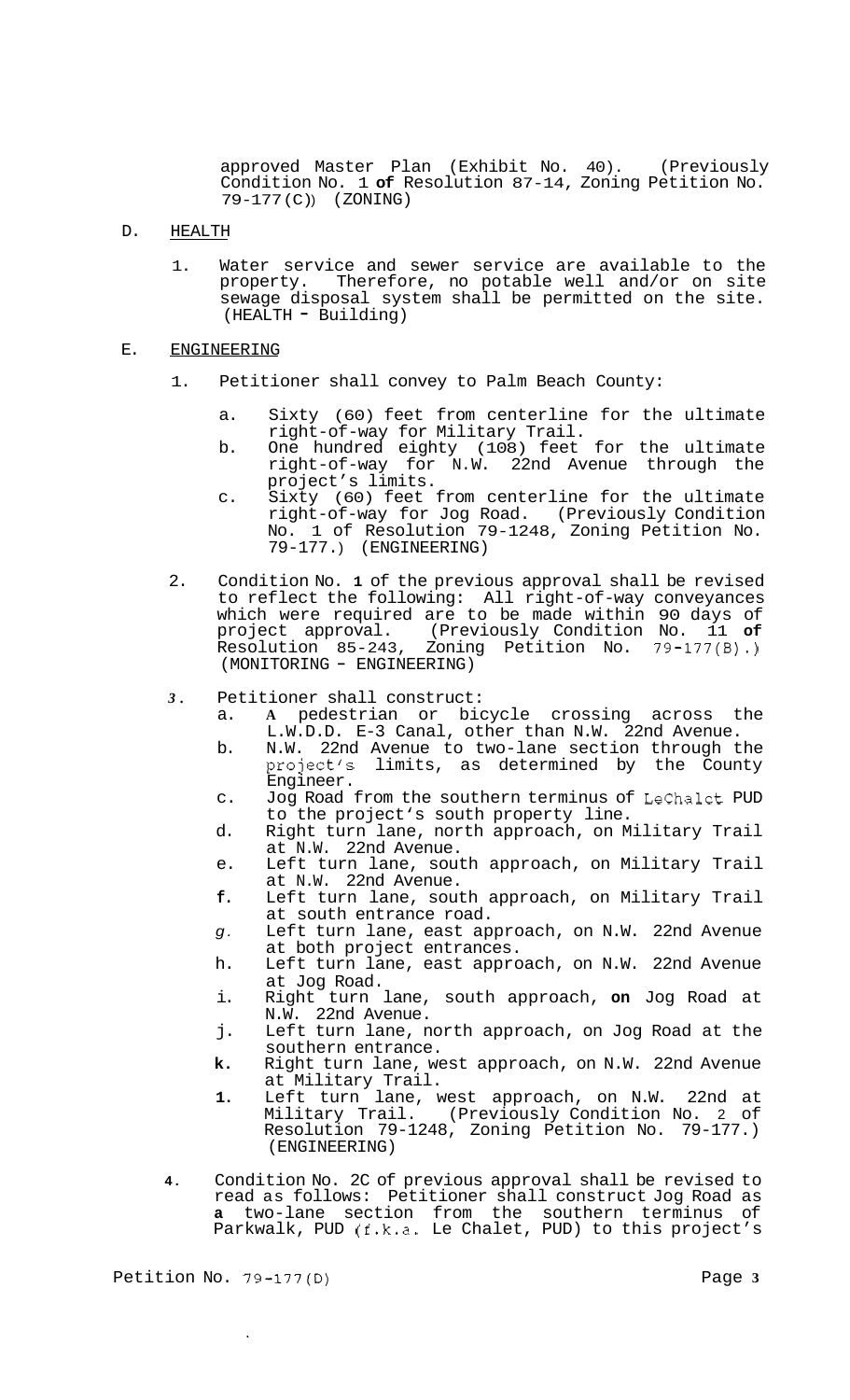south property line when required by the county engineer for continuity. (Previously Condition No. 12 of Resolution 85-243, Zoning Petition No. 79-177(B).) (ENGINEERING)

5. Condition No. 2.a of Resolution No. R-87-14, Zoning Petition No. 79-177(C), which currently states:

"Petitioner shall construct:

a. **A** pedestrian or bicycle crossing across the L.W.D.D. E-3 Canal, other than N.W. 22nd Avenue."

Is hereby deleted.

- 6. Petitioner shall have the alignment of N.W. 22nd Avenue at the intersections with Military Trail and Jog Road approved by the County Engineer. (Previously Condition **No.** 3 of Resolution 79-1248, Zoning Petition No. 79-177.) (ENGINEERING)
- 7. Petitioner shall signalize the intersection of N.W. 22nd Avenue and Military Trail when warranted, as determined by the County Engineer. (Previously Condition No. **4** of Resolution 79-1248, Zoning Petition No. 79-177.) (ENGINEERING)
- 8. Condition No. 5 of Resolution 79-1248, Zoning Petition No. 79-177, which currently states:

"Petitioner shall contribute Two Hundred Three Thousand Six Hundred Nine Dollar (\$203,609.00) toward the cost of meeting this project's direct and identifiable traffic impact, to be paid at the time of issuance of a building permit(s). The fee schedule for this project has been calculated in accordance with Ordinance 79-7 as follows:

| Residential | \$179.31/d.u. |
|-------------|---------------|
| Clubhouse   | \$185.00      |
| Commercial  | \$625.00      |

This condition shall fulfill the developer's requirement according to the "Fair Share Contribution for Road Improvements Ordinance" N. 79-7 adopted by the Board of County Commissioners on June 19, 1979."

**Is** hereby deleted.

9. Condition No. 13 of Resolution 85-243, Zoning Petition No. 79-177(B) which currently states:

> "Condition No. 5 **of** previous approval shall **be**  revised to read as follows: The developer shall pay a Fair Share Fee in the amount and manner required by the "Fair Share Contribution for Road Improvements Ordinance" as it presently exists or as it may from time to time be amended. Presently the fair Share Fee for this project is \$179.31 per unit."

Is hereby deleted.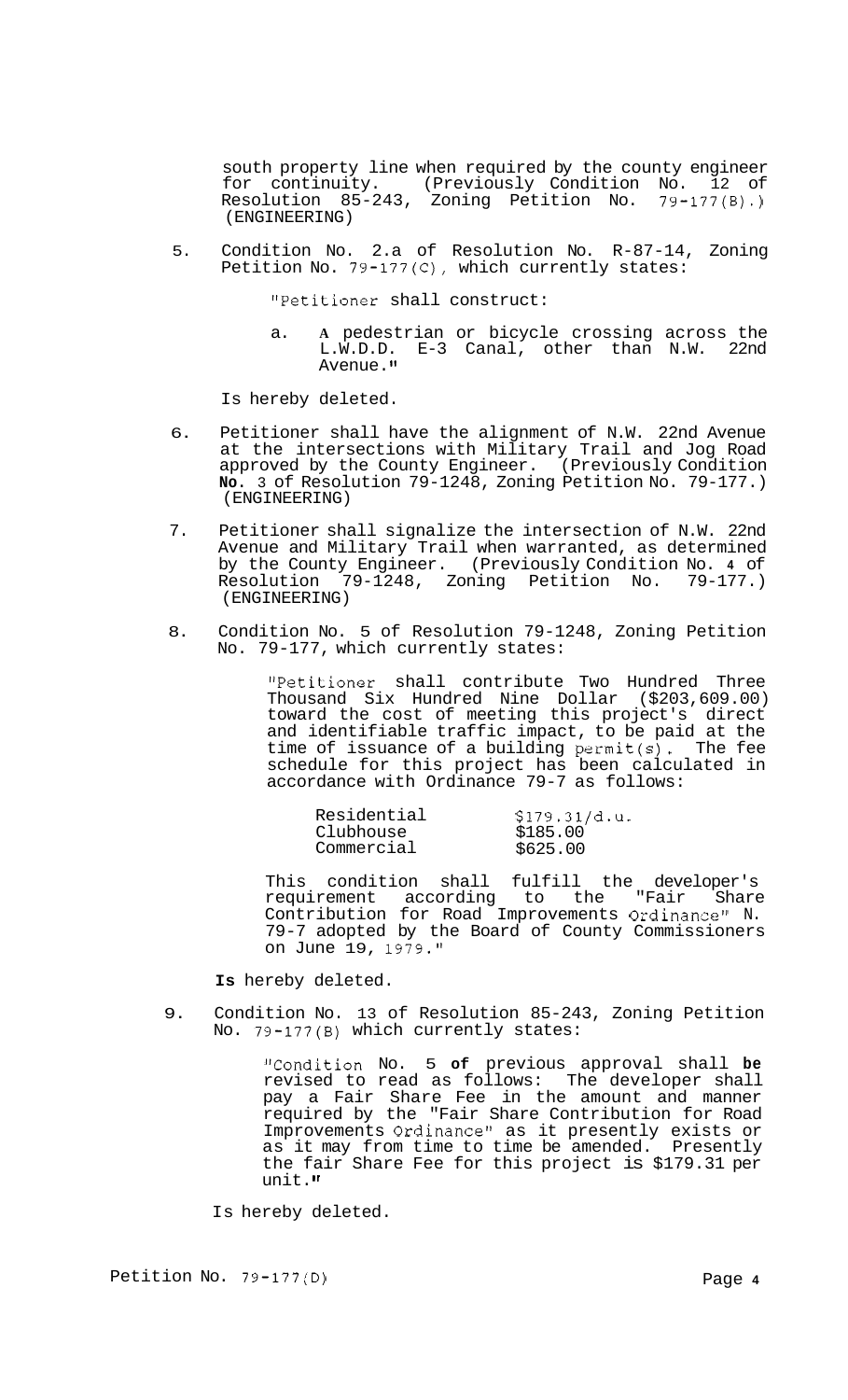- 10. The Developer shall pay a Fair Share Fee in the amount and manner required by the "Fair Share Contribution for Road Improvements Ordinance" as it presently exists or as it may from time to time be amended. The Fair Shale Fee for this project presently is \$1,650 per approved single family dwelling unit **(10** trips **X \$165.00** per trip) imd is paid at the time of the Building Permit. (IMPACT FEE COORDINATOR)
- **11.** The right-of-way for Lateral Canals No. **21** ancj **22,**  Boynton Canal and Equalizing Canal No. 3 is required as follows:

L-21: A parcel of land adjacent to the north line of the SE **1/4** of Section **15** measuring **50** feet in width at the east end and *80* feet in width at the west end, anc also the north **40** feet of the SW **1/4** of Section **14,** and also the north **65** feet of the SE **1/4** of Section **14.** 

**L-22:** The south **20** feet of the SE **1/4** of Section **151;** the north **60** feet **of** the NE **1/4** of Section **22;** the s0ut.h **20**  feet of Section **14;** the north **45** feet of Tracts **9** to **12**  inclusive of Boynton Gardens; the north 60 feet of the NE **1/4** of Section **23.** 

Boynton Canal: An additional **50** feet lying north cf and adjacent to the existing Right-of-way line of Bcynton Canal.

**E-3:** The east **67.5** feet of **SW 1/4** of Section **14;** the west **67.5** feet of the SE **1/4** of Section **14;** the west **27.5**  feet of Tracts **4** and **21** of Boynton Gardens.

All of the above lying and being in **45/42,** Palm Beach County, Florida. The right-of-way will be accepted by Quit Claim Deed or Easement (on our form), which ever the owner prefers. (Previously Condition No. **6** of Resolution **79-1248,** Zoning Petition No. **79-177.)** (LWDD)

- **12.** Prior to the issuance of a land development permit for any area west of the **E-3** Canal, adequate central sewage and water provisions must be available and certified by the Health Department. The developer must comply fully with the agreement between Palm Beach County and the<br>existing utility. (Previously Condition No. 9 of existing utility. (Previously Condition No. 9<br>Resolution 79-1248, Zoning Petition No. 79-17 Resolution **79-1248,** Zoning Petition No. **79-177.)**  (ENGINEERING - HEALTH)
- 13. The petitioner shall provide funds to Palm Beach County as required for the County to purchase any missing rightof-way necessary to provide a 120' section for Military Trail from Old Boynton Road to the north property line of this project. Fifty thousand dollars shall be provided to Palm Beach County within *90* days of the dat.e of approval. Additional funds shall be providei as necessary upon request; however, these funds required for right-of-way purchase snall nor exceed \$100,000.00. (Previously Condition No. 5 of Resolution 85-243, Zoning<br>Petition No. 79-177 (B).) (MONITORING - ENGINEERING)
- 14. The developer shall provide to Palm Beach County a letter of credit in the amount of **\$1,000,000** within **90** da:p of development approval. This letter of credit may be drawn as required to construct Military Trail by Palm Beach County between Old Boynton Road and the North property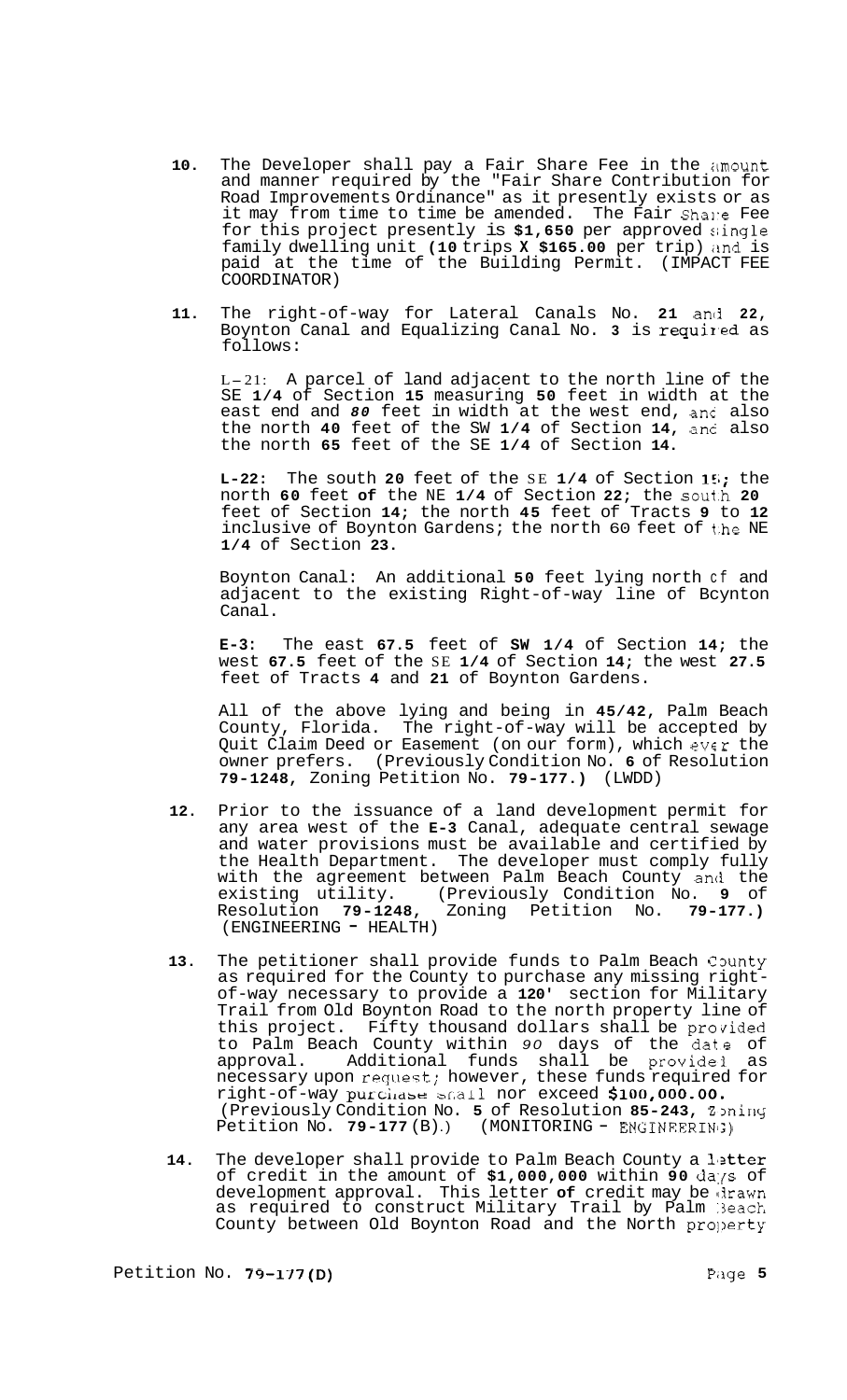line of this project. (Previously Condition No. 6 of Resolution 85-243, Zoning Petition No. 79-17"(B).) (MONITORING - ENGINEERING)

- Using funds provided by this development, as well as 15. osing Tunds provided by this development, as well as<br>other funds available, Palm Beach County will purchase<br>the necessary right-of-way and construct Military Trail as a four-lane roadway from Old Boynton Road to the north property line of this development within two years of development approval. (Previously Condition No. 7 of<br>Resolution 85-243, Zoning Petition No. 79-17"(B).) (ENGINEERING)
- 16. The property owner shall provide Palm Beach County with a road drainage easement through this projects in1:ernal lake system to legal positive outfall for the road drainage of N.W. 22nd Avenue, Military Trail ard Jog Road. This drainage easement shall be subject t.o all governmental agency requirements. (Previously Con'iition No. 9 of Resolution 85-243, Zoning Petition Nc. 79- 177(B).) (ENGINEERING)
- 17. Legal access, per the County Engineer and the County; Attorney's office, to the not included parcel shall be provided by this petitioner prior to the filing of the next plat for this Planned Unit Development. (Previously Condition No. 10 of Resolution 85-243, Zoning Petition<br>No. 79-177(B).) (ENGINEERING - COUNTY ATTORNEY)
- 18. The Developer shall provide discharge control and treatment for the stormwater runoff in accordance with all applicable agency requirements in effect at the time of the permit application. However, at a minimum, this development shall retain onsite the stormwater nunoff generated by a three (3) year-one (1) hour storm vith a total rainfall of 3 inches as required by the Permit Section, **Land Development Division.** In the even!: that the subject site abuts a Department of Transportation maintained roadway, concurrent approval from the FLorida Department of Transportation will also be required. The drainage system shall be maintained in an acceptable condition as approved by the County Engineer. In the event that the drainage system is not adeq'lately maintained as determined by the County Engineer, this matter will be referred to the Code Enforcement Board for enforcement. (ENGINEERING)
- 19. In conjunction with the filing of a subsequent plat, the petitioner shall install all appropriate speed limit signage and paving markings in accordance with the requirements of the County Engineer. (ENGINEERING/ZDNING)

## **F.** LANDSCAPE WITHIN MEDIAN

1. Prior to site plan certification, the petitioner shall apply to the Palm Beach Countv Fngineering and ?ublic Works Department for a permit to landscape the adjacent median of Military Trail, abutting Tartan Lakes, PUD. When permitted by Palm Beach County Department of Engineering and Public Works, landscaping shall consist of a minimum of one (1) fourteen (14) foot tall native tree for each thirty (30) linear feet of the adjazent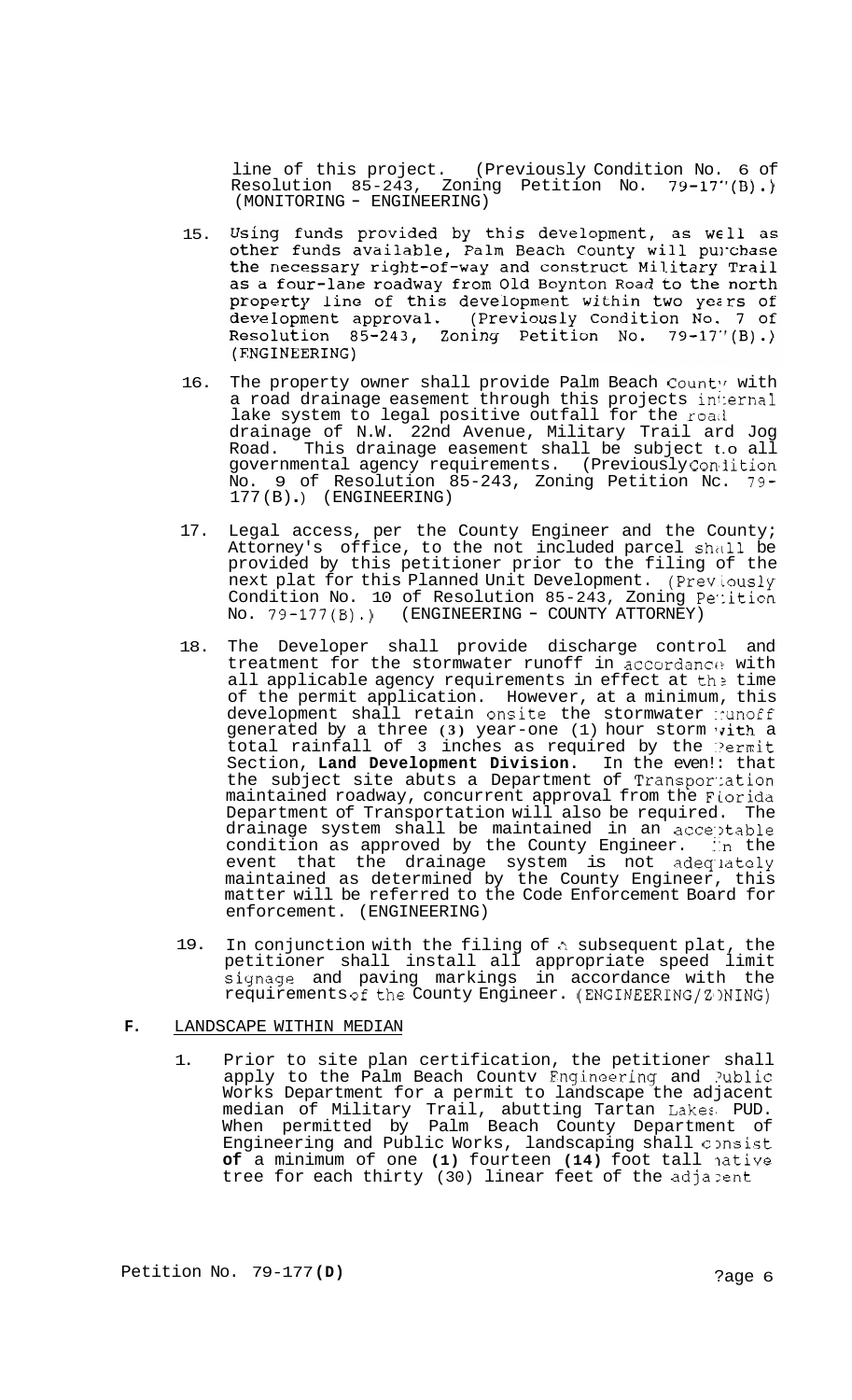median to be planted, and appropriate ground **c** over. Trees may be planted singularly or in clusters. All landscaping and maintenance shall be subject t) the standards as set forth by the Palm Beach tounty Engineering and Public Works Department. All lancscape material shall be selected from the following list:

Trees: Trees: Ground cover:

Laurel Oak Live Oak Slash Pine Sabal Palmetto Wedilia Bahia Grass

Alternative species may be allowed subject to approval by the County Engineer. All plant material sha..l be installed and selected according to xeriscape principles and shall conform with the following:

- a) All plants shall be container grown or field collected and transplanted from the project site.
- b) All plantings shall be done in accordance with detailed planting plans and specifications **to** be submitted and approved by the County Engineer<br>concurrent with Site Plan certification. (ZONING -ENGINEERING)
- **2.** All required median landscaping, including watering, shall be the perpetual maintenance obligation of the petitioner and its successors, legal heirs or assignees or duly established Property Owner's Association znd/or Homeowners's Association, and shall be installed on or before issuance of the first Certificate of Occuparcy or filing of the first plat, whichever occurs first.<br>(BUILDING/ENGINEERING - ZONING)
- **3.** Declaration of Covenants and Restriction Documents shall be established or amended as required, prior to receiving the first building permit or filing of the first plat, whichever occurs first, to reflect this obligztion. Maintenance shall be in accordance with the issued permits. (ENGINEERING)
- **4.** Prior to recordation of any subsequent plat, the petitioner shall contribute an amount equal to the pro pectricial shart concrete in the constructed product of installation of the requirements of Conditions F. **1.** to Palm Beach County for road beautification purposes. (ENGINEERING)

### G. ENVIRONMENTAL RESOURCES MANAGEMENT

- 1. Reasonable precautions shall be exercised during site development to insure that unconfined particulate (dust particles) from this property do not became a muisarce to neighboring properties. (Previously Condition No. **3** of Resolution **85-243,** Zoning Petition No. 79-177(B).) (HEALTH\ERM - ZONING)
- **2.** Reasonable measures shall be employed during site development to insure that no pollutants from this property shall enter adjacent or nearby surface waters. (Previously Condition No. **4** of Resolution **85-243,** Zoning Petition No. 79-177(B).) (ERM)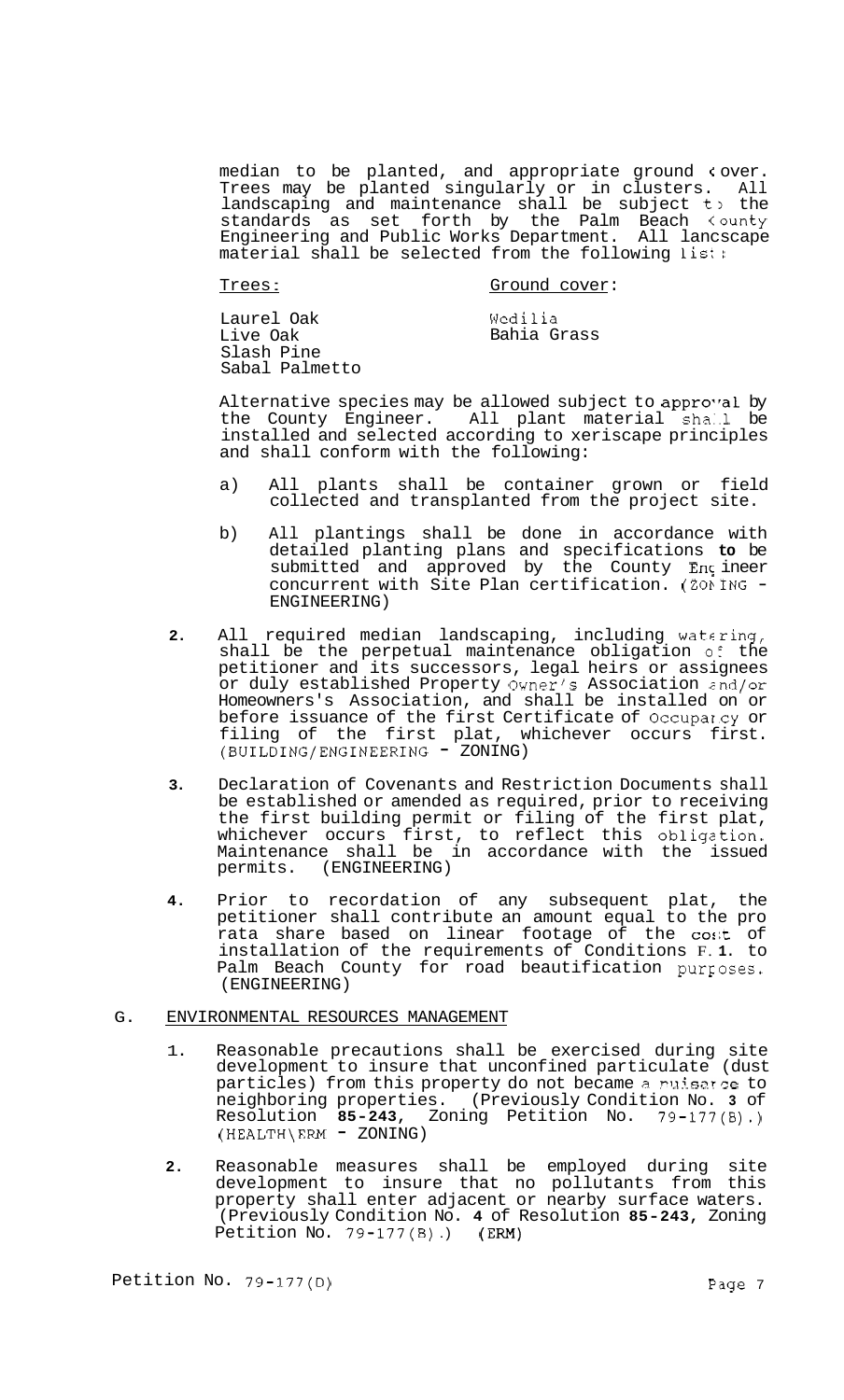- *3.* All new excavated lakes shall possess a littoral shelf area. A littoral shelf shall be, at a minimum, an area equivalent to eight (8) square feet per linear foot of shoreline. Any areas of planted littoral zone shall not be steeper than six *(6)* feet horizontal to one (1~ foot vertical. The maximum depth of the planted area shall be minus three *( - 3)* feet from **OHW.** The littoral zone shall be provided with a minimum of three *(3)* inches of topsoil to promote vegetative growth. The littoral zone shall be planted with appropriate native wetland vegetation, spaced not more than three *(3)* feet on center or as approved by ERM.
	- a. A littoral shelf planting plan and maintenance plan shall be submitted to the Dept. of Environnental Resources Management concurrent with DRC Final Plan Review application and approved by ERM prior to Site Plan certification. This information shall also be provided on a mylar for the Zoning Division<br>as part of the site plan application. (ERM) as part of the site plan application.
	- b. Prior to the issuance of a Certificate of occilpancy and within three working days of the completion of littoral plantings ERM shall be notified. This planting shall not be credited as compen:;ation required by wetland permits. (ERM/BUILDING)

### H. PROPERTY OWNERS ASSOCIATION

1. Prior to site plan certification, the Property Owners Association document shall be amended to include the additional activities. All property included with…n the the petition shall be subjected to a Declaration of Restrictions and Covenants acceptable to the County Attorney's office which shall, among other things, provide for: Formation of a single "master" property owner's association, automatic voting membership :n the "master" association by any party holding title to any portion of the property included in the Planned Unit Development (PUD), and assessment of all members cf the "master" association for the cost of maintaining the PUD's common areas. The property shall not be subjected to the Declaration of Restrictions in phases, and approval of the Declaration must be obtained from the County Attorney's Off ice prior to the recordation of the first plat of any portion of the Planned Unit Development. (ENGINEERING - COUNTY ATTORNEY)

# **I.** RECREATION PARCEL

- 1. The petitioner shall submit for review and approval by the Development Review Committee a detailed site plan for the recreation area within Parcel F in accordance with all applicable code and application requirements. The recreation parcel shall be developed in accordance' with the approved site plan prior **to** the issuance *OS* the certificate of occupancy for the 45th home within Elarcel F. (BUILDING - Zoning)
- **J.** SCHOOL BOARD
	- **1.** Petitioner shall show a minimum 15 acre elementary school site **on** the PUD Master Plan. (Previously Conditicn No. 14 *of* Resolution 85-243, Zoning Petition NO. 79-177(B).) (ZONING/SCHOOL BOARD)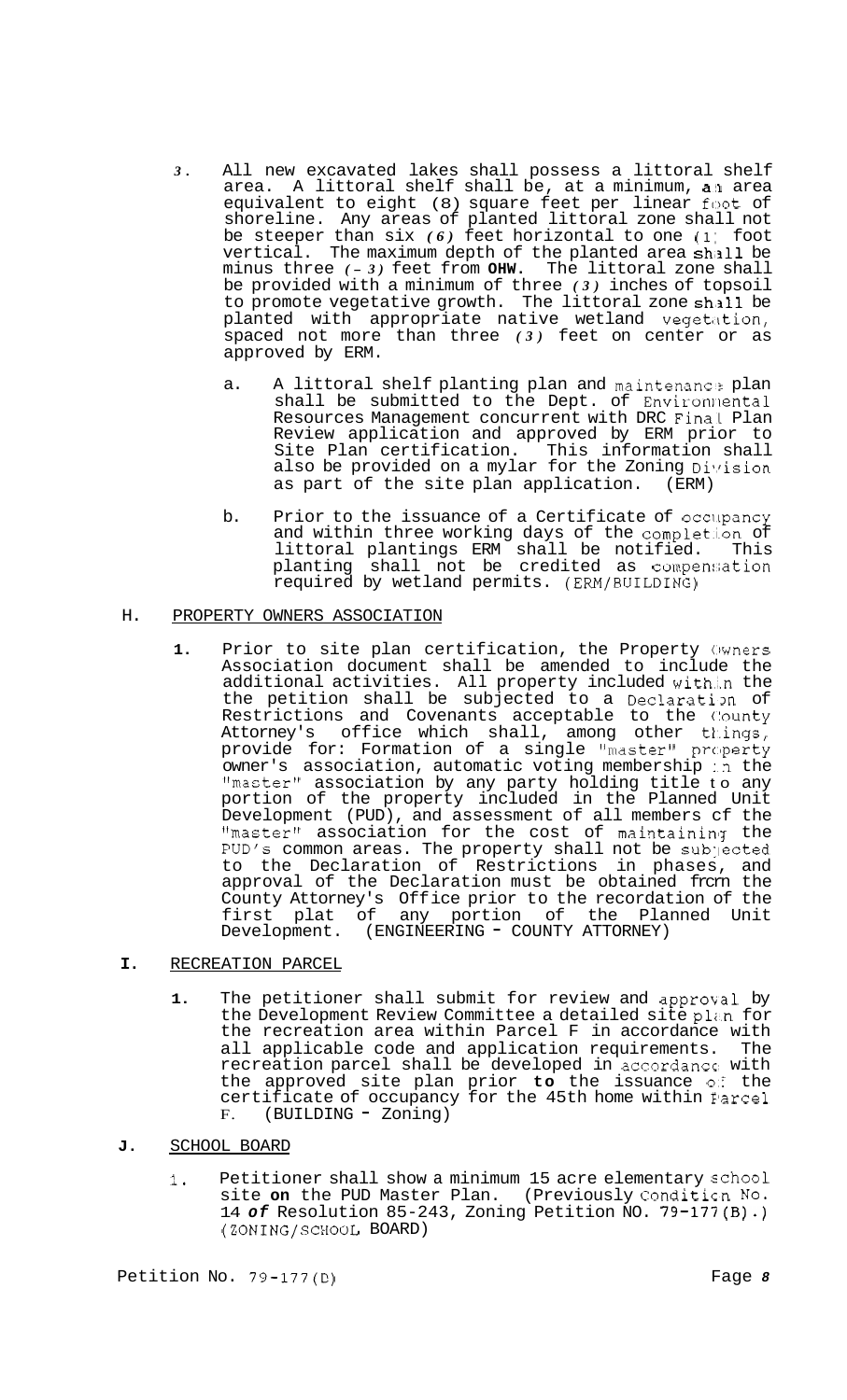- **2.**  Petitioner shall donate the **15** acre school site to the School Board of Palm Beach County. (Previously Condition No. **15** of Resolution **85-243,** Zoning Petition No, **79- <sup>177</sup>**(B) . ) (SCHOOL BOARD)
- **3.**  Conveyance of the site to the School Board of Palm Beach County, (Warranty deed - no reverter, affidavit  $if$  no liens, site survey, title insurance commitment, title policy, closing statement to fit the transaction, copies of PUD documents) shall be delivered to the School Board within three **(3)** months of the effective date *o* ? the resolution of approval of the PUD by the Board of County Commission, Palm Beach county. (Previously Conditicn No. **<sup>16</sup>**of Resolution **85-243,** Zoning Petition No. **79-177** (B) .) (SCHOOL BOARD)
- **4.**  Petitioner shall be responsible for the school site, building footprint area to be at developable grade elevation prior to School Board construction. (Previously Condition No. 17 of Resolution 85-243, Zoning Petition No. 79-177 (B).) (SCHOOL BOARD)
- **5.**  Petitioner shall provide both primary and secondary access to the site from adjacent roadways. (Curb cuts, and proper left and right turning lanes in accordance to County Engineer guidelines). (Previously Condition **bo. 18**  of Resolution **85-243,** Zoning Petition No. **79-177(B)** .) (ENGINEERING)
- *6.*  Utilities (sewer and water) shall be brought  $t \circ t$  the school site property line. (Previously Condition No. **19**  of Resolution **85-243,** Zoning Petition No. **79-177 (B)** .) (ENGINEERING)
- **7.**  Petitioner shall be responsible for an approvec PUD surface water retention area design to accommodate the **15**  acre school site drainage. This retention area will be relocated within the PUD and not on the school site acreage. (Previously Condition No. *20* of Resolution **85- 243,** Zoning Petition No. **79-177(B).)** (ENGINEERING)
- **8.**  Pedestrian signalization to and from the school site shall be installed by the petitioner when warranted by both School Board and County Engineers. (Previously Condition No. **20** of Resolution **85-243,** Zoning Petition No. **79-177** (B).) (ENGINEERING)
- **9.**  All sales and notice literature and purchase agreenents for all property within the devleoprnent shall include a statement/notice that students may not be assigned to the nearest school and that all prospective buyers are encouraged to contact the Palm Beach county School 3oard to determine which school assignment will apply to :heir<br>children. (SCHOOL BOARD) (SCHOOL BOARD)
- **10.**  Prior **LO** master plan certification, the petitioner shall demonstrate that they have met with the School Boari and discussed the potential of entering into an agreement to help achieve racial balance and allow the childre11 who reside within the development to attend the neirest available schools. (ZONING/SCHOOL BOARD)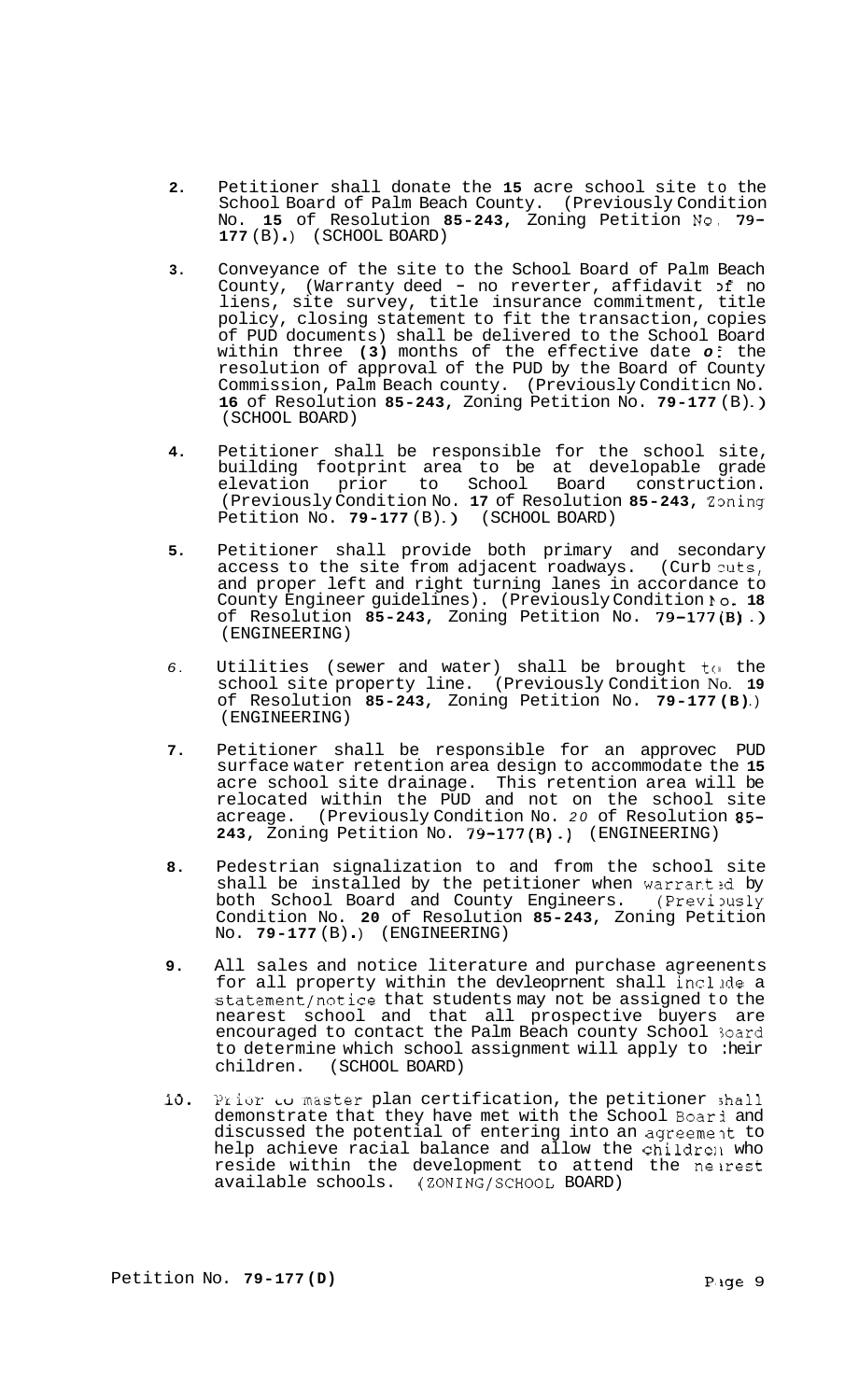# **K.** USE LIMITATION

- **1.** The developer shall be allowed no more than **1131** dwelling unit permits for two years from the date of develapment approval or until such time as both Boynton Beach Boulevard from Military Trail to Congress Avenue and Military Trail from Steiner Road to West Atlantic Avenue are four-lanes, whichever shall first occur. (Previously Condition No. *8* of Resolution **85-243,** Zoning Petiticn No. 79-177 (B) .) (BUILDING - ENGINEERING)
- **L. COMPLIANCE** 
	- **1.** As provided in the Palm Beach County Zoning Zode, Sections 400.2 and 402.6, failure to comply with any of these conditions of approval at any time may result in:
		- a. The denial or revocation of a building permit; the issuance of a stop work order; the denial of a Certificate of Occupancy on any building or structure; or the denial or revocation of any permit or approval for any developer-omer, commercial-owner, lessee, or user of the supject property; and/or
		- b. the revocation of the Special Exception anci any zoning which was approved concurrently witk. the Special Exception as well as any previously granted certifications of concurrency or exemptions therefrom; and/or
		- C. A requirement **of** the development to conform with updated standards of development, applicable at the time of the finding of non-compliance, **or** the addition or modification of conditions reaso ably related to the failure to comply with existing conditions. (MONITORING)
	- 2. Appeals of any departmental-administrative actions hereunder may be taken to the Palm Beach County Board of Adjustment or as otherwise provided in the Palm 3each County Zoning Code. Appeals of any revocation of Special Exception, Rezoning, or other actions based **on** a Board of County Commission decision, shall be by petition for writ **Of** certiorari to the Fifteenth Judicial Cir,:uit. (MONITORING)